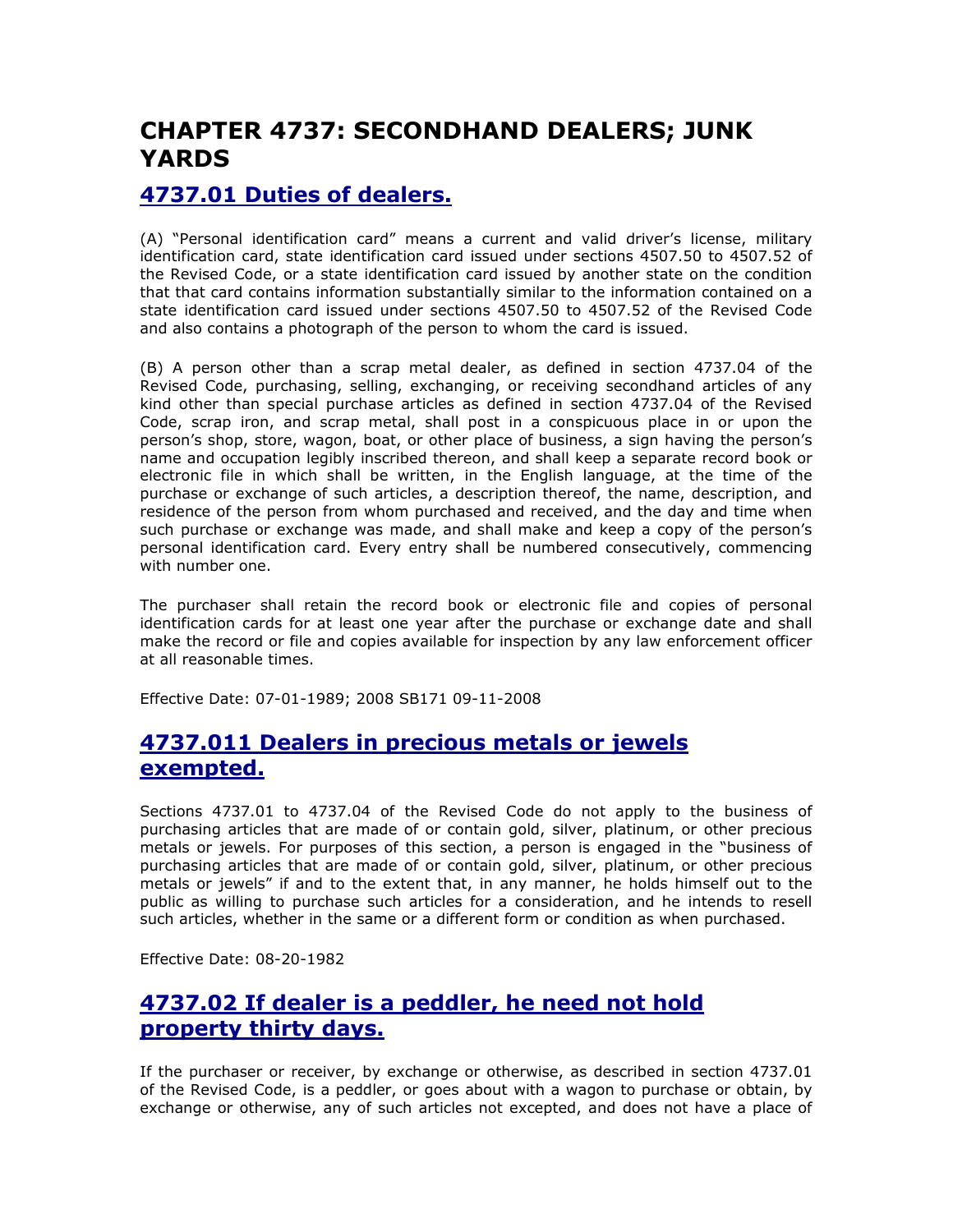business in a building, he need not retain such articles for thirty days before selling them, provided, on Monday of each week, he files with the mayor of the municipal corporation in which is located the place of business of the person to whom such sale is made, a copy of the record required by such section to be kept in a separate book, of the articles purchased or received during the preceding week, including a description of such articles sold, to whom sold, and his place of business.

Effective Date: 10-01-1953

#### 4737.03 Not to deal with minors - nor at certain hours.

No person shall purchase or receive by sale, barter, exchange, or otherwise, an article mentioned in sections 4737.01 to 4737.03, inclusive, of the Revised Code, of a minor or apprentice, knowing or having reason to believe him to be such, or from any person between the hours of nine p.m. and seven a.m.

Effective Date: 10-01-1953

#### 4737.04 Dealers in scrap iron, metal, and waste materials to keep record of transactions.

(A) As used in this section and sections 4737.041, 4737.042, and 4737.043 of the Revised Code:

(1) "Scrap metal dealer" means the owner or operator of a business that purchases or receives scrap metal.

(2) "Special purchase article" means all of the following:

(a) Beer kegs;

(b) Cable, wire, electrical components, and other equipment used in providing cable service or any utility service, including, but not limited to, copper or aluminum coverings, housings, or enclosures related thereto;

(c) Grave markers, sculptures, plaques, and vases made out of metal, the appearance of which suggest that the articles have been obtained from a cemetery;

(d) Guard rails for bridges, highways, and roads; highway and street signs; street light poles and fixtures; manhole covers, water meter covers, and other similar types of utility access covers; traffic directional and control signs and light signals, metal marked with the name of a political subdivision of the state, and other metal articles that are purchased and installed for use upon authorization of the state or any political subdivision of the state;

(e) Historical, commemorative, and memorial markers and plaques made out of metal;

(f) Four-wheel metal carts, commonly referred to as "grocery carts," that are generally used by individuals to collect and transport consumer goods while shopping;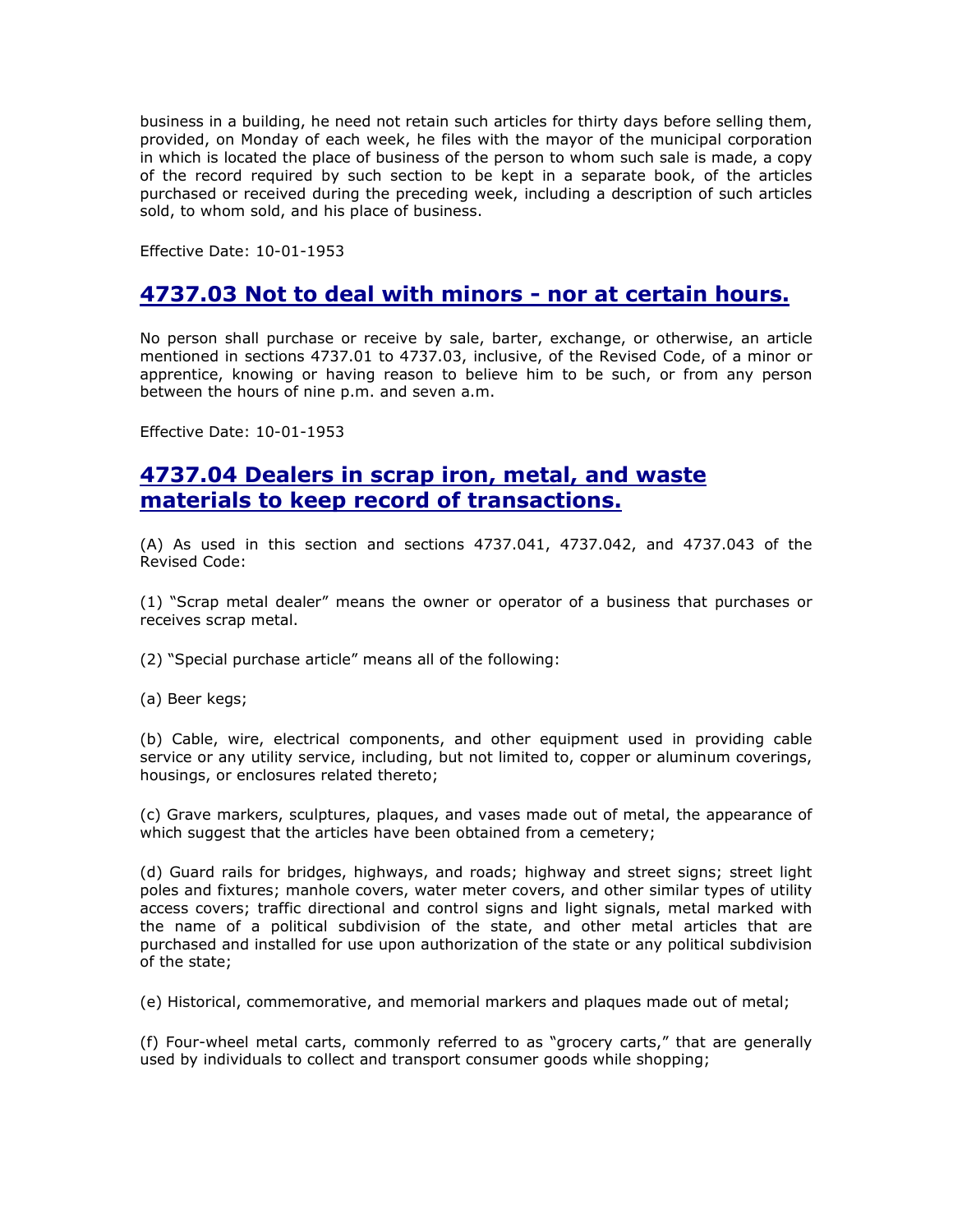(g) Four-wheel metal carts, commonly referred to as "metal bossies," that are used to transport or merchandise food products that are stored in crates, shells, or trays.

(3) "Common recycled matter" means bottles and other containers made out of steel, tin, or aluminum and other consumer goods that are metal that are recycled by individual consumers and not in the bulk or quantity that could be supplied or recycled by large business establishments. "Common recycled matter" does not include a metal tray used by a product producer, distributor, retailer, or agent of a product producer, distributor, or retailer as a means for the bulk transportation, storage, or carrying of retail containers of milk, baked goods, eggs, or bottled beverage products.

(4) "Consumer goods" has the same meaning as in section 1309.102 of the Revised Code.

(5) "Recyclable materials" means the metal materials described in division (B)(5) of this section, on the condition that those metal materials are not special purchase articles.

(6) "Motor vehicle" has the same meaning as in section 4501.01 of the Revised Code.

(B) Every scrap metal dealer shall maintain a record book or electronic file, in which the dealer shall keep an accurate and complete record of all articles purchased or received by the dealer in the course of the dealer's daily business. On and after the effective date of this amendment, every entry in the record book or electronic file shall be numbered consecutively. Every dealer shall maintain the record for each article purchased or received for a minimum period of one year after the date the dealer purchased or received the article. Said records shall contain all of the following:

(1) Name and residence of the person from whom said articles were purchased or received and a copy of that person's personal identification card;

(2) The date and time the scrap metal dealer purchased or received the articles;

(3) If the seller or provider of the articles arrives at the dealer's place of business in a motor vehicle, the license plate number of that motor vehicle along with the state that issued the license plate;

(4) For metal articles that are not recyclable materials, a full and accurate description of each article purchased or received by the dealer that includes identifying letters or marks written, inscribed, or otherwise included on the article and the name and maker of the article if known;

(5) For recyclable materials that are not special purchase articles, a scrap metal dealer shall use the following category codes to identify the recyclable materials that the dealer receives:

(a) "Number one copper," which includes clean copper pipe, clean copper wire, or other number one copper that does not have solder, paint, or coating;

(b) "Number two copper," which includes unclean copper pipe, unclean copper wire, or other number two copper;

(c) "Sheet copper," which includes copper roofing, copper gutters, copper downspouts, and other sheet copper;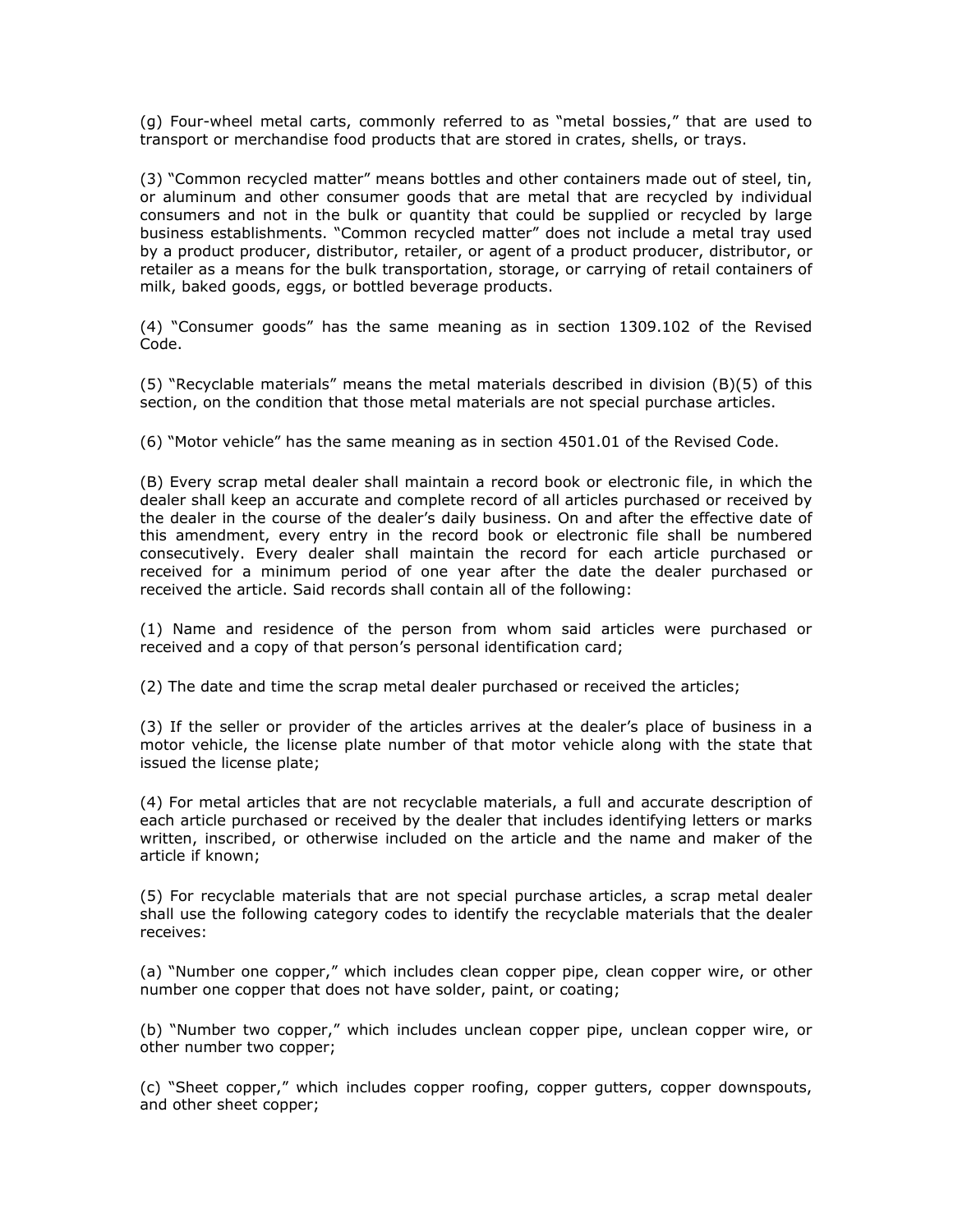(d) "Insulated copper wire";

(e) "Aluminum or copper radiators," which includes aluminum radiators, aluminum copper radiators, and copper radiators;

(f) "Red brass," which includes red brass values and other red brass;

(g) "Yellow brass," which includes yellow brass fixtures, yellow brass valve and fitting, ornamental brass, and other yellow brass;

(h) "Aluminum sheet";

(i) "Aluminum extrusions," which includes aluminum bleachers, aluminum benches, aluminum frames, aluminum pipe, and other aluminum extrusions;

(j) "Cast aluminum," which includes aluminum grills, lawnmower decks made of aluminum, aluminum motor vehicle parts and rims, and other cast aluminum;

(k) "Clean aluminum wire";

(l) "Unclean aluminum wire";

(m) "Aluminum exteriors," which includes aluminum siding, aluminum gutters and downspouts, aluminum shutters, aluminum trim, and other aluminum exterior items;

(n) "Contaminated aluminum";

(o) "Stainless steel," which includes, sinks, appliance housing, dishes, pots, pans, pipe, and other items made out of stainless steel;

(p) "Large appliances," which includes consumer and other appliances;

(q) "Miscellaneous steel," which includes steel grates, steel farm machinery, steel industrial machinery, steel motor vehicle frames, and other items made out of steel;

(r) "Sheet irons," which includes bicycles, motor vehicle body parts made of iron, and other items made using sheet iron;

(s) "Motor vehicle nonbody parts," which includes motor vehicle batteries, radiators, and other nonbody motor vehicle parts;

(t) "Catalytic converters";

(u) "Lead";

(v) "Electric motors."

(C) All journal brasses, and other railroad metals, other than purchases and sales under sections 4973.13 to 4973.16 of the Revised Code, shall be held by the dealer for a period of thirty days after being purchased or acquired.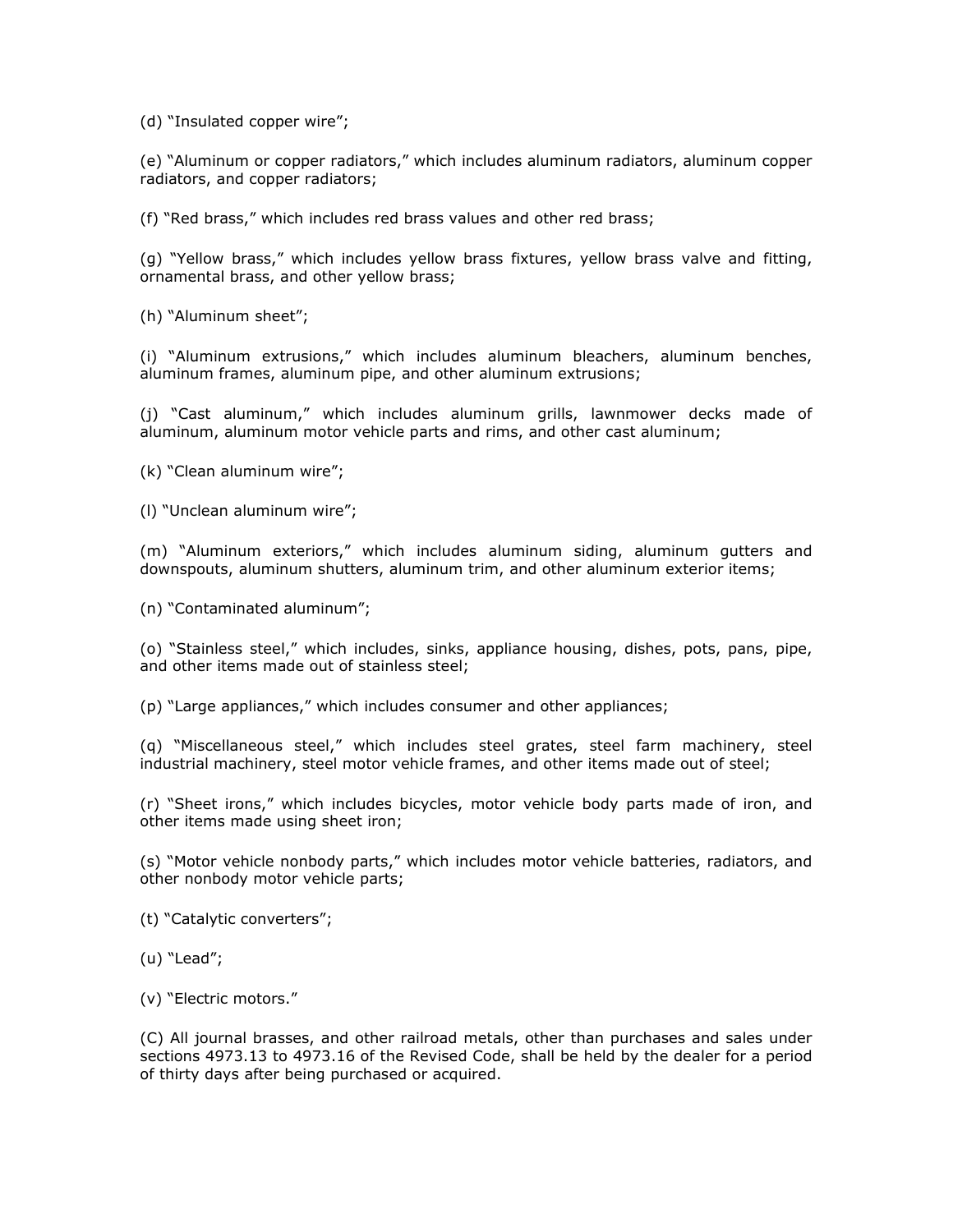(D) The records required under division (B) of this section shall be open for inspection by the representative of any law enforcement agency and the director of public safety or the director's designated representative during all business hours. A scrap metal dealer shall provide a copy of those records to any law enforcement agency that requests the records or to the director or director's representative, upon request. Records submitted to any law enforcement agency pursuant to this section are not public records for purposes of section 149.43 of the Revised Code. A person who claims to own a stolen article that may be identified in those records, or an agent of that person, who provides proof of having filed a stolen property report with the appropriate law enforcement agency, may request those records. The law enforcement agency shall provide those records upon a request made by such a person or that person's agent, but the law enforcement agency shall redact information that reveals the name of the seller of any article and the price the dealer paid for any article the dealer purchased or the estimated value of any article the dealer received. The law enforcement agency shall determine which records to provide, based upon the time period that the alleged theft is reported to have taken place. A law enforcement agency may charge or collect a fee for providing records as required by this section.

(E)(1) No scrap metal dealer shall purchase or receive any metal articles from a person who refuses to show the dealer the person's personal identification card.

(2) The law enforcement agency that serves the jurisdiction in which a scrap metal dealer is located shall provide a list, as that agency determines appropriate, of the names and descriptions of persons known to be or who are suspected to be thieves or receivers of stolen property. No scrap metal dealer shall purchase or receive articles from any person identified on the list the dealer receives from the law enforcement agency.

(3) No scrap metal dealer shall purchase or receive any special purchase articles from any person who is under eighteen years of age.

(4) No scrap metal dealer shall purchase or receive any special purchase article without complying with division (B) of this section and division (B), (C), or (D) of section 4737.041 of the Revised Code.

(5) No scrap metal dealer shall purchase or receive more than one catalytic converter per day from the same person except from a motor vehicle dealer as defined in section 4517.01 of the Revised Code.

(6) No scrap metal dealer shall treat a transaction as exempt from section 4737.04 or 4737.041 of the Revised Code unless the seller provides evidence of satisfying division (D)(3) of section 4737.043 of the Revised Code.

(F) Every scrap metal dealer shall post a notice in a conspicuous place on the dealer's premises notifying persons who may wish to transact business with the dealer of the penalties applicable to any person who does any of the following:

(1) Provides a false personal identification card to the dealer;

(2) With purpose to defraud, provides any other false information to the dealer in connection with the dealer's duty to maintain the records required under division (B) of this section;

(3) Violates section 2913.02 of the Revised Code.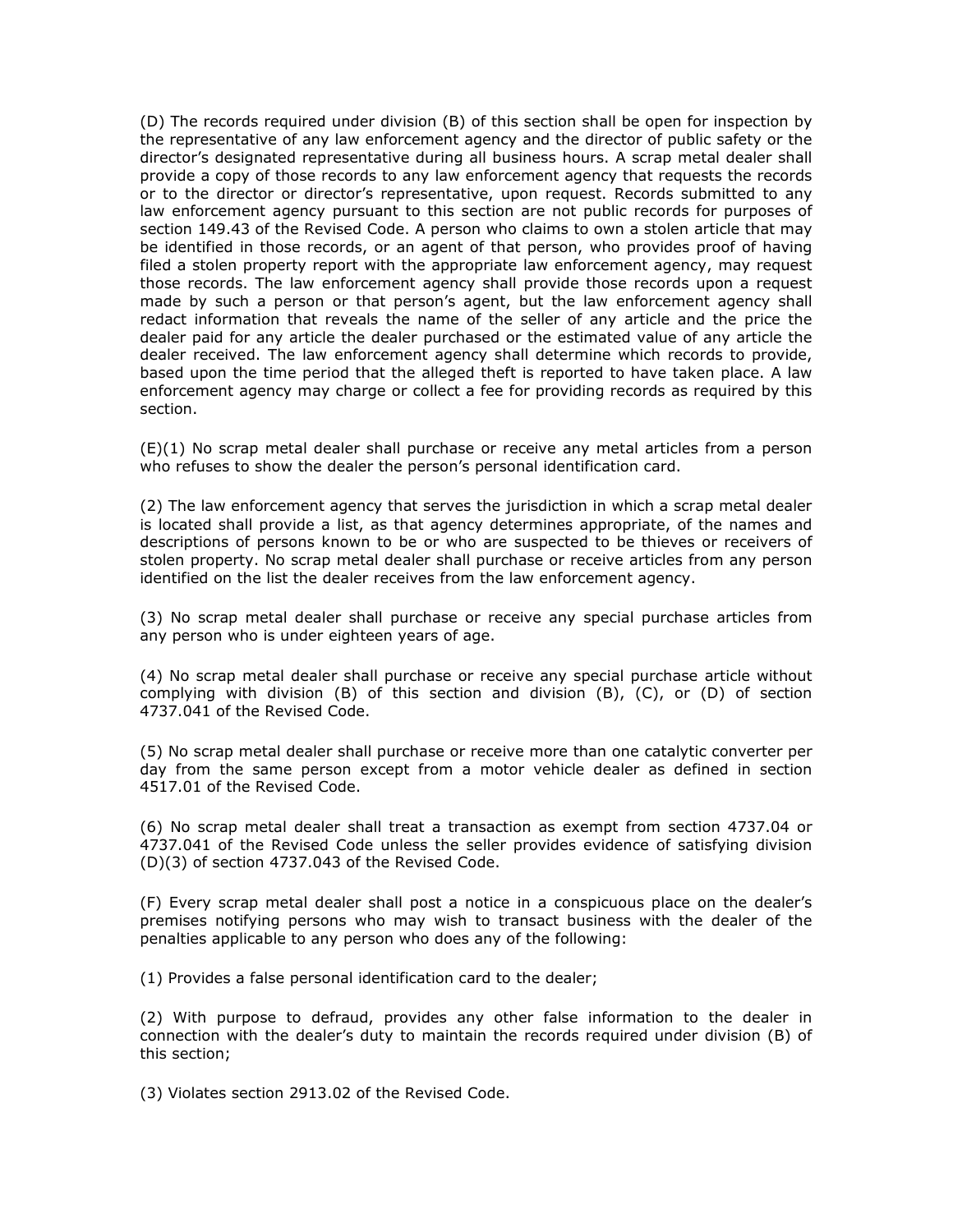(G)(1) Except as otherwise provided in the second paragraph of division (E) of this section, a chief of police, marshal, or other chief law enforcement officer, a sheriff, constable, or chief of police of a township police department or police district police force, and a deputy, officer, or employee of the law enforcement agency served by the marshal or the municipal or township chief, the office of the sheriff, or the constable is immune from liability in a civil action, including an action for defamation, libel, or slander, to recover damages for injury, death, or loss to persons or property or reputation allegedly caused by an act or omission in connection with compiling and providing the list required by division (E) of this section.

(2) The immunity described in division  $(G)(1)$  of this section does not apply to a person described in that division if, in relation to the act or omission in question, any of the following applies:

(a) The act or omission was manifestly outside the scope of the person's employment or official responsibilities.

(b) The act or omission was with malicious purpose, in bad faith, or in a wanton or reckless manner.

(c) Liability for the act or omission is expressly imposed by a section of the Revised Code.

Effective Date: 10-01-1953; 2008 SB171 09-11-2008

#### 4737.041 Special purchase articles.

A scrap metal dealer shall do all of the following with respect to each special purchase article the scrap metal dealer purchases or receives:

(A) Comply with the requirements of this section in addition to complying with the requirements of section 4737.04 of the Revised Code;

(B) Take a photograph of each special purchase article;

(C) Obtain from the seller or provider of the special purchase article proof that the seller or provider owns the special purchase article;

(D) If payment is rendered for the special purchase articles, issue a check for the purchase of the special purchase articles;

(E) Withhold payment for the purchase of the special purchase articles for a period of two days after the day the special purchase articles are purchased;

(F) If an asserted owner of stolen special purchase articles or that owner's agent provides proof of having filed a stolen property report with the appropriate law enforcement agency, make records describing special purchase articles the scrap metal dealer purchased or received after the alleged date of theft available for inspection to the asserted owner or owner's agent for a period of six months after the alleged date of theft of the articles, except that the scrap metal dealer shall withhold the name of the person from whom the special purchase articles were purchased or received and the amount paid for the special purchase articles.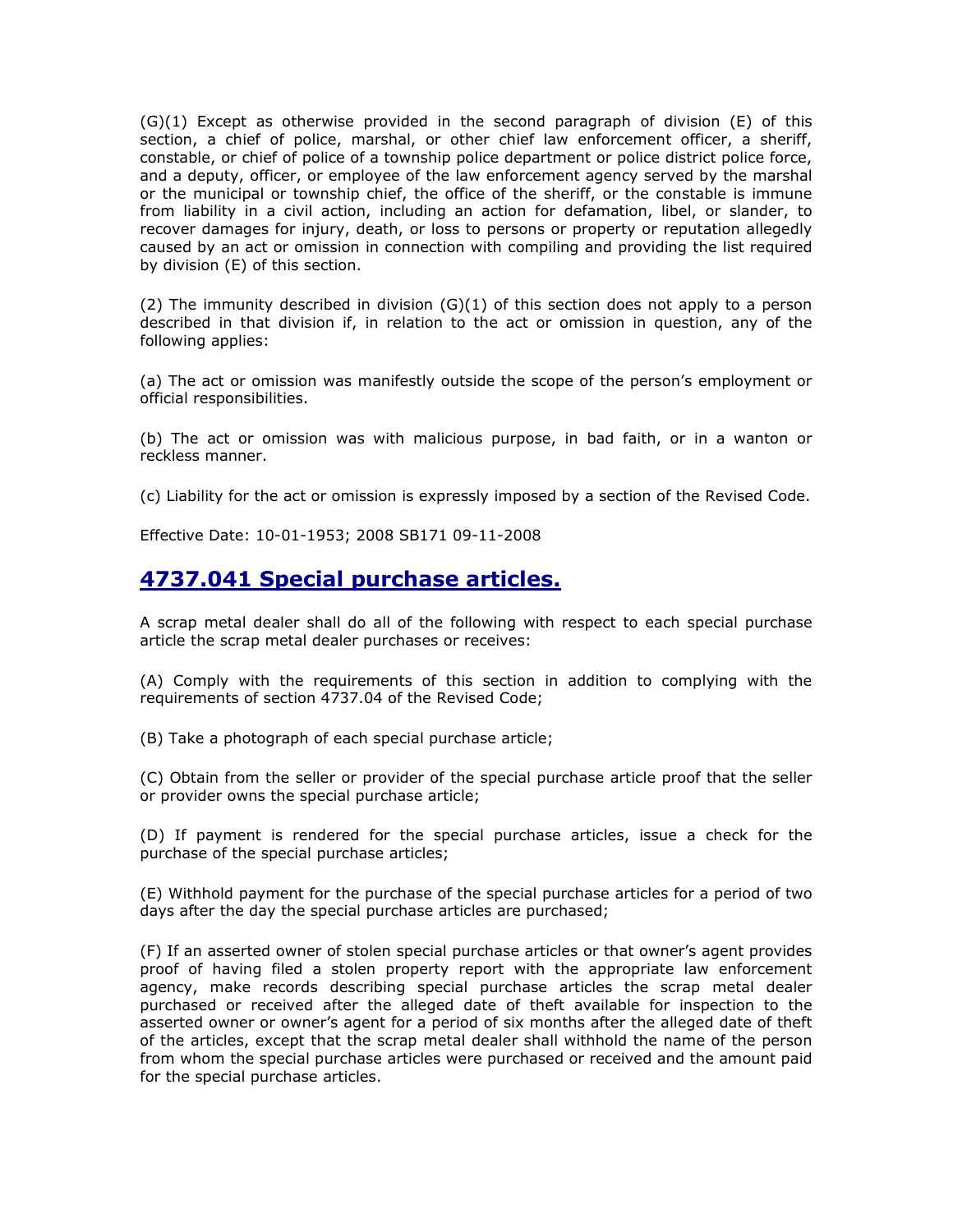Effective Date: 2008 SB171 09-11-2008

# 4737.042 Electronic records.

A scrap metal dealer and a person who purchases, sells, exchanges, or receives secondhand articles may use an electronic device that decodes and records information contained in the metallic strip on a personal identification card to record a person's name, address, and photograph in lieu of making a copy of a person's personal identification card to comply with the requirements of sections 4737.01, 4737.04, and 4737.041 of the Revised Code, on the condition that the dealer or person retains that recorded information and makes it available in accordance with the requirements to make copies available under those sections.

Effective Date: 2008 SB171 09-11-2008

## 4737.043 Exemptions from requirements.

Sections 4737.04 and 4737.041 of the Revised Code do not apply with respect to any of the following:

(A) The donation of articles to nonprofit organizations or to any other person, on the condition that the person donating the articles receives no payment or any other valuable consideration in exchange for or due to donating the articles;

(B) The sale or donation of common recycled matter;

(C) Sales transacted between a scrap metal dealer and an organization that is exempt from federal taxation under section  $501(c)(3)$  of the "Internal Revenue Code of 1986," 100 Stat. 285, 26 U.S.C. 501(c)(3), as amended, and that collects, for its own fundraising purposes, scrap ferrous and nonferrous metals for recycling rather than disposal;

(D) Sales transacted between a scrap metal dealer and a government unit or another business, including a demolition company, public utility company, or another scrap metal dealer, on the condition that the government unit or business satisfies the following criteria:

(1) In the course of providing the government unit's or business's services to others or maintaining the government unit's or business's property, whether onsite or offsite, the government unit or business generates scrap ferrous and nonferrous metals for recycling rather than disposal.

(2) If the sales transaction involves a government unit, reference to the government unit as a bona fide unit of government can be readily found by the public.

(3) If the sales transaction involves a business, the business satisfies one of the following criteria:

(a) The business is registered with the secretary of state.

(b) The business has been issued a license under section 5739.17 of the Revised Code.